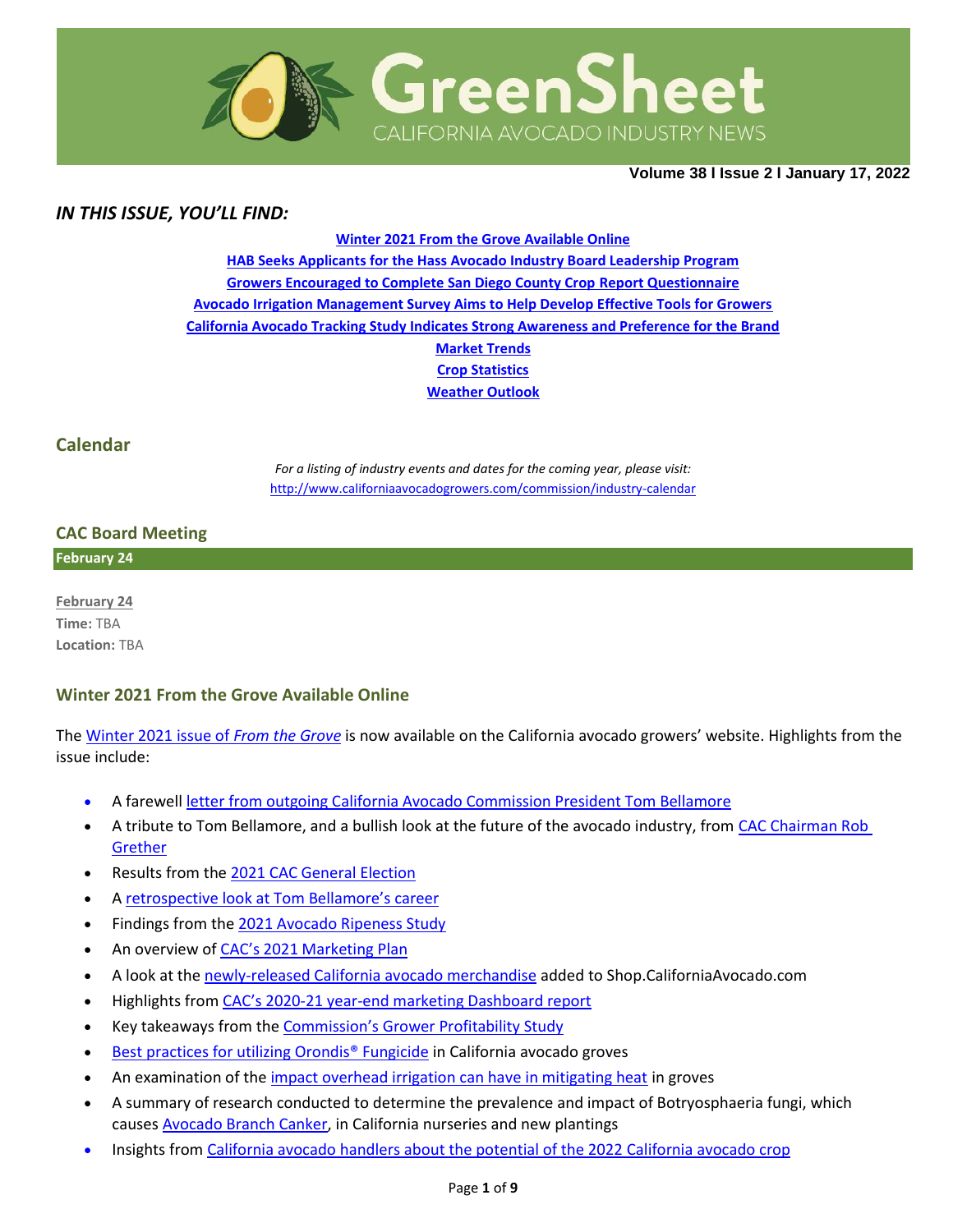# <span id="page-1-0"></span>**HAB Seeks Applicants for the Hass Avocado Industry Board Leadership Program**

In 2021 the Hass Avocado Board launched the [Hass Avocado Industry Board Leadership Program](https://hassavocadoboard.com/bold-program/) (BOLD) to develop emerging leaders interested in addressing the opportunities and challenges facing the Hass avocado industry. BOLD is designed to help participants improve profitability, increase the effectiveness of the industry and become board-ready candidates for HAB, the California Avocado Commission and importer associations.

BOLD participants take part in classes taught by industry and academic professionals, and are paired with an industry mentor to develop an increased understanding of:

- Essential skills, knowledge and relationships necessary to become an industry leader
- Board member responsibilities
- Avocado research and marketing functions
- Finance and fiduciary responsibilities
- Board structure, membership, regulation and governance

BOLD participant commitments include:

- Participation from March 2022 March 2023
- Attendance at 5-6 avocado association Board meetings, including module training sessions (meetings might be held virtually)
- Potential trip to Washington, D.C. for USDA visit
- Two-day academic training at UC Davis in June (may be virtual)
- Participation in year-long mentorship program

To qualify for BOLD, applicants must be eligible to sit on an industry board and have the approval of their company/employer to participate. [Applications are being accepted through January 31.](https://hassavocadoboard.com/bold-application/) Candidates will be accepted in late March, with training beginning April 1.

### <span id="page-1-1"></span>**Growers Encouraged to Complete San Diego County Crop Report Questionnaire**

The County of San Diego's Agriculture, Weights and Measures' Annual County Crop Report plays an important role in helping the county identify the top 10 crops, new and emerging crop trends, the overall value of agriculture in the county and the county's statewide ranking of comparable crops.

California avocado growers in San Diego County are encouraged to complete the confidential 2021 Crop Report Questionnaire to assist the county in gathering data for its annual report that is used to help officials make policy decisions based on the value of agriculture to the local economy. Data also assists officials in determining how much financial assistance is needed during disaster declarations, and provides lending institutions and government agencies with data used to make decisions about farm loans.

All questionnaires are due February 28, 2022[. Survey instructions can be found online,](https://www.sandiegocounty.gov/content/dam/sdc/awm/docs/2021CRInstructions.pdf) as ca[n a fillable PDF version of the](https://www.sandiegocounty.gov/content/dam/sdc/awm/docs/2021CRSurveyFillable.pdf)  [survey.](https://www.sandiegocounty.gov/content/dam/sdc/awm/docs/2021CRSurveyFillable.pdf)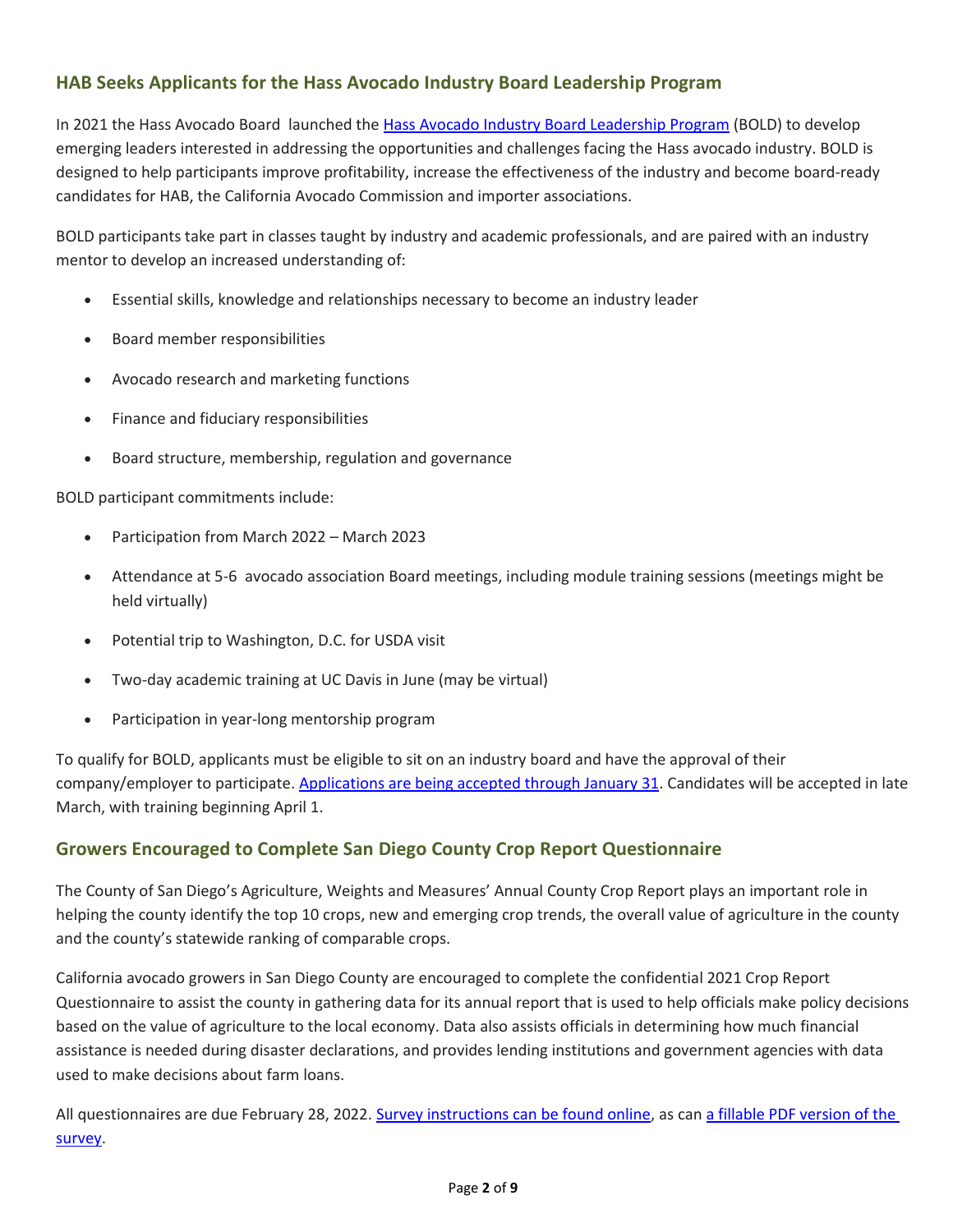The questionnaire also was mailed to growers earlier this month. If you have not received the questionnaire, or have additional questions, contact Porfirio Mancillas at [Porfirio.Mancillas@sdcounty.ca.gov](mailto:Porfirio.Mancillas@sdcounty.ca.gov) or 858.378.2794.

The completed questionnaire can be faxed to 858.467.9697, emailed to [Porfirio.Mancillas@sdcounty.ca.gov](mailto:Porfirio.Mancillas@sdcounty.ca.gov) or mailed to:

Office of Agriculture, Weights and Measures 9325 Hazard Way San Diego, CA 92123

### <span id="page-2-0"></span>**Avocado Irrigation Management Survey Aims to Help Develop Effective Tools for Growers**

The University of California Cooperative Extension's ongoing avocado irrigation management research project aims to help develop tools and information that help growers effectively and efficiently manage their irrigation practices. As part of this research effort, UCCE is conducting an Avocado Irrigation Management Survey to better understand California avocado growers' irrigation management practices and concerns.

To assist researchers on this project, California avocado growers are encouraged to complete the brief online Avocado [Irrigation Management Survey.](https://surveys.ucanr.edu/survey.cfm?surveynumber=36053) The individual information collected via the survey will remain confidential and the compiled data will be used for the UC Division of Agriculture and Natural Resources research and educational purposes. The survey consists of a series of questions that asks growers about the following:

- Known water quality issues
- Acreage, spacing and orientation of groves
- Varieties grown and age of trees
- Soil type, condition and salinity issues
- Irrigation systems used, method of scheduling, measurement techniques
- Moisture sensors
- Annual average yields
- Tools used for irrigation management

For more information, contact Ali Montazar, UCCE Irrigation and Water Management Advisor, a[t amontazar@ucanr.edu.](mailto:amontazar@ucanr.edu)

### <span id="page-2-1"></span>**California Avocado Tracking Study Indicates Strong Awareness and Preference for the Brand**

On December 9, the California Avocado Commission presented highlights of its 2021 California Avocado Tracking Study to the CAC Marketing Committee. The report plays a critical role in helping the CAC Marketing team evaluate the impact of its marketing communications, measure marketing performance against established benchmarks and identify areas for improvement. Further, data compiled in the report is shared in retailer presentations to help secure interest in distributing California avocados.

Surveys for the study were fielded in August and September. The 1,447 people surveyed represented regions across the United States with an oversampling in California so the Commission could delve deeply into the region with the largest percentage of California avocado purchases. Results were reported for California, the Premium Californian consumer target market and by region (west, total non-west, central, south, northeast and total U.S.).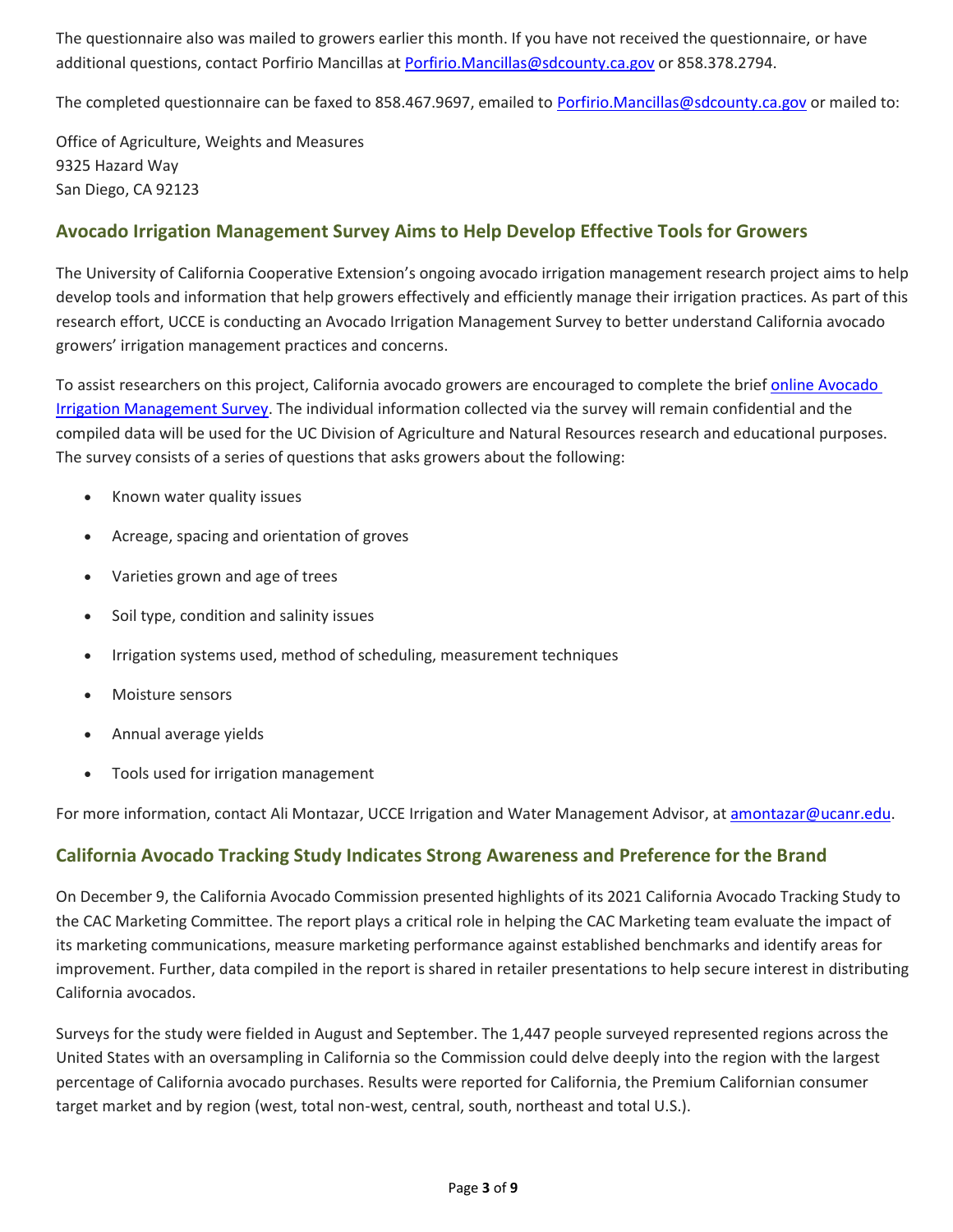Overall, awareness of California as an avocado growing region has increased versus 2020 and California avocado ad awareness remains at the highest levels to date. Both region and ad awareness continue to be on par with Mexico.

California avocados are the favorite (ranked number one) in California and the Total West region. The Golden State fruit is perceived as the most premium, the best tasting, the freshest, and the safest. If given a choice, respondents indicated California was the preferred region for avocado purchases.

Respondents also indicated California avocados are worth paying more for and noted that safe, sustainable growing conditions— which they deemed important characteristics — are worth the price. In fact, respondents indicated safe growing conditions continue to be as important as taste. Those surveyed indicated that growers keeping the water supply safe is the biggest perceived sustainability advantage for California avocados.

Data indicated the importance of U.S.-grown produce and checking the fruit for the region where it was grown remain steady, but are not increasing. Thus, encouraging consumers to check the region an avocado is grown in remains an opportunity for differentiation. The biggest barrier to checking the region of the fruit was reported as price. When checking to see what region an avocado comes from, respondents say they most often relied on the fruit's sticker.



*California avocado awareness, and preference for the fruit, continues to be strong.*

### <span id="page-3-0"></span>**California Market Trends**

To view all market trend graphs, including "Weekly Volume Summary," "Weekly Avocado Prices" and "U.S. Avocado Supply," please visit[: http://www.californiaavocadogrowers.com/industry/market-statistics.](http://www.californiaavocadogrowers.com/industry/market-statistics)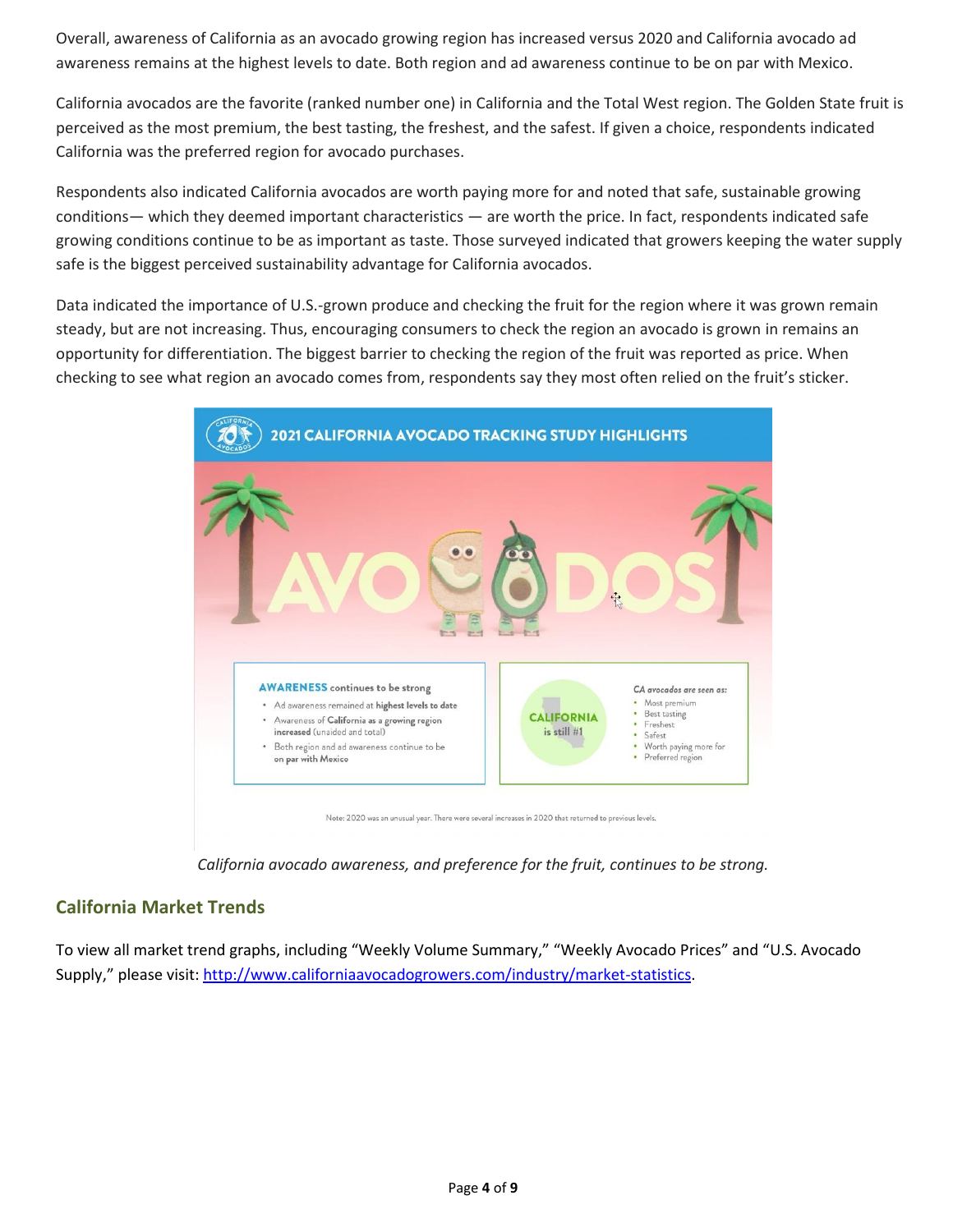### California Avocado Society Weekly Newsline\* Avocado Prices – January 13, 2022

|                                                                                                                                                  | Conventional #1              | Organic #1                                  |  |  |  |  |
|--------------------------------------------------------------------------------------------------------------------------------------------------|------------------------------|---------------------------------------------|--|--|--|--|
| California Hass                                                                                                                                  |                              | (Field Price Per Lb)   (Field Price Per Lb) |  |  |  |  |
| #32's                                                                                                                                            |                              |                                             |  |  |  |  |
| 36's                                                                                                                                             |                              |                                             |  |  |  |  |
| 40's                                                                                                                                             |                              |                                             |  |  |  |  |
| 48's                                                                                                                                             | Insufficient Volume to Quote |                                             |  |  |  |  |
| 60's                                                                                                                                             |                              |                                             |  |  |  |  |
| 70's                                                                                                                                             |                              |                                             |  |  |  |  |
| 84's                                                                                                                                             |                              |                                             |  |  |  |  |
| *To subscribe to the Weekly Newsline, please contact the California<br>Avocado Society at (949) 940-8869 or<br>www.CaliforniaAvocadoSociety.org. |                              |                                             |  |  |  |  |

### California Avocado Commission Weekly Volume Summary (Pounds)

|                          | <b>WEEKLY VOLUME SUMMARY</b>        |                                     |                                     |                                     |  |  |
|--------------------------|-------------------------------------|-------------------------------------|-------------------------------------|-------------------------------------|--|--|
|                          | (Volume in Pounds)                  |                                     |                                     |                                     |  |  |
|                          | <b>Week Ending</b>                  |                                     | Season-to-Date                      |                                     |  |  |
|                          | 01/16/2022                          |                                     | since 11/01/2021                    |                                     |  |  |
|                          | (CA) Harvest /<br>(Import) Arrivals | Shipped by<br><b>AMRIC Handlers</b> | (CA) Harvest /<br>(Import) Arrivals | Shipped by<br><b>AMRIC Handlers</b> |  |  |
|                          | <b>California Detail</b>            |                                     |                                     |                                     |  |  |
| <b>HASS</b>              | 561,610                             | 81,050                              | 666,400                             | 126,700                             |  |  |
| LAMB                     | O                                   |                                     | $\Omega$                            |                                     |  |  |
| GEM                      | O                                   |                                     |                                     |                                     |  |  |
| <b>OTHER</b>             | 77,690                              | 15,100                              | 146,330                             | 48,450                              |  |  |
| <b>CALIFORNIA TOTAL</b>  | 639,300                             | 96,150                              | 812,730                             | 175,150                             |  |  |
| <b>INDUSTRY ADJUSTED</b> | 650,532                             | 99,281                              | 826,058                             | 182,529                             |  |  |
|                          | <b>Imported Hass Detail</b>         |                                     |                                     |                                     |  |  |
| <b>MEXICO</b>            | 56,034,559                          | 32,109,558                          | 531,458,058                         | 327,528,741                         |  |  |
| <b>PERU</b>              | 0                                   |                                     |                                     | 772,362                             |  |  |
| <b>CHILE</b>             | 47,408                              | 229,410                             | 3,943,166                           | 5,540,418                           |  |  |
| <b>COLOMBIA</b>          | 10,000                              | 62,850                              | 1,660,000                           | 823,425                             |  |  |
| <b>NEW ZEALAND</b>       | O                                   |                                     |                                     |                                     |  |  |
| <b>DOMINICAN</b>         | 90,000                              | 59,425                              | 940,000                             | 714,800                             |  |  |
| <b>IMPORT TOTAL</b>      | 56,181,967                          | 32,461,243                          | 538,001,224                         | 335,379,746                         |  |  |
|                          | <b>Other Detail</b>                 |                                     |                                     |                                     |  |  |
| <b>CA EXPORT</b>         | $\bf{0}$                            |                                     | $\overline{0}$                      |                                     |  |  |
| CA ORGANIC               | $\Omega$                            | 23,250                              | $\Omega$                            | 56,600                              |  |  |
| <b>IMPORTED (Greens)</b> | 1,570,000                           | 0                                   | 19,670,000                          |                                     |  |  |
| <b>FLORIDA</b>           | 169,400                             | 0                                   | 4,813,050                           |                                     |  |  |
| <b>GRAND TOTAL</b>       | 58,571,899                          | 32,560,524                          | 563,310,332                         | 335,562,275                         |  |  |

# <span id="page-4-0"></span>**Crop Statistics**

With the second GreenSheet of 2022, it is important to provide the following definition, "*pro·jec·tion: an estimate or forecast of a future situation or trend based on a study of present ones.*" No sooner does CAC release 2022 crop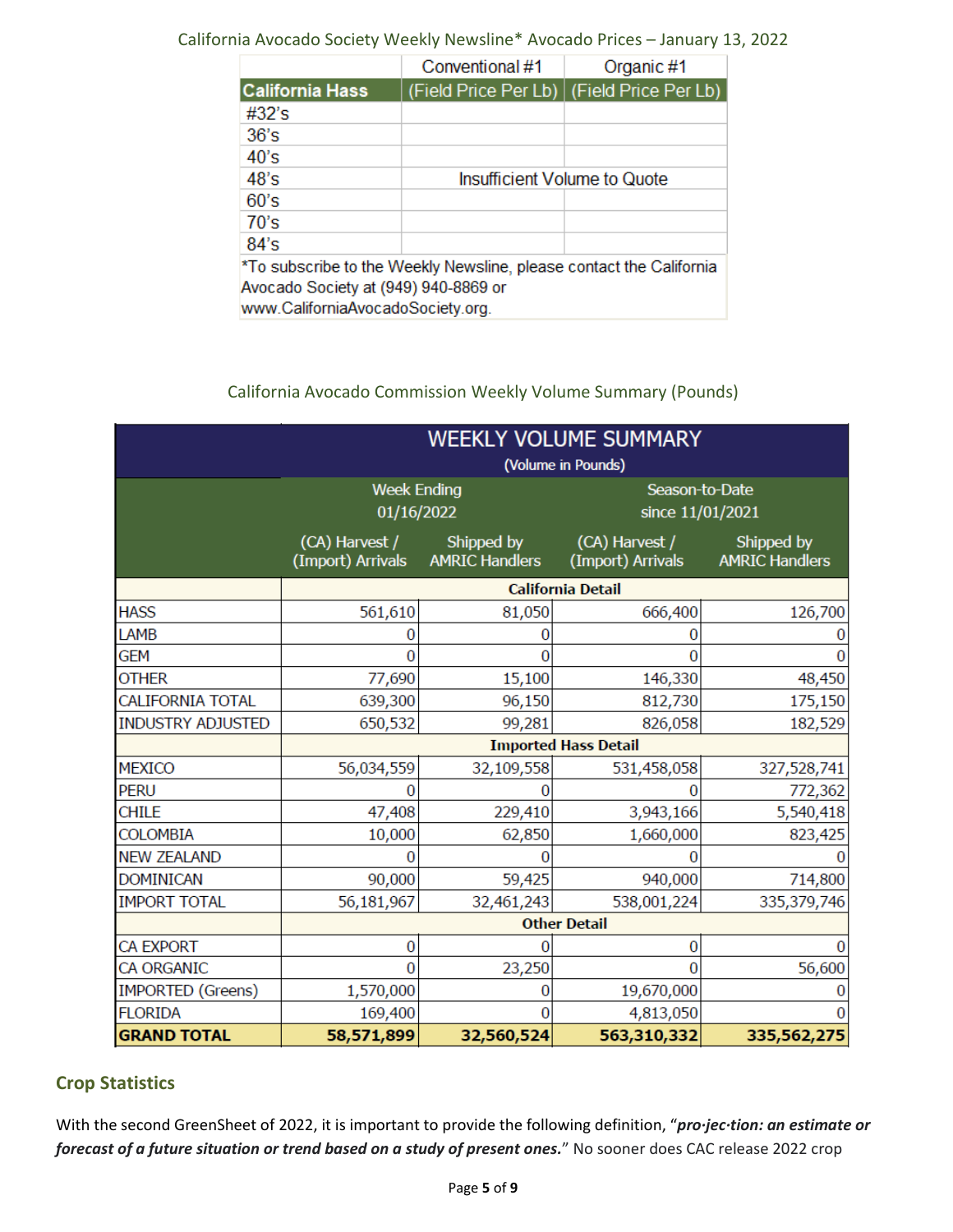estimates and projections, and the harvest numbers are already exceeding expectations! Before getting into the numbers, just a reminder that these are in fact just estimates and projections, an educated "guess" of what could happen, based on a snapshot of the California industry at a particular point in time.

The current 2022 crop estimates and projections are based on handler surveys conducted in late-November and early-December of 2021. If we had a crystal ball it would be easier to guess how the market would be performing, how fruit was sizing, or if we'd have favorable weather conditions. In the absence of this magic ball, we are left to rely on our best and most educated guesses. Fast forward to today where the market is extremely strong for this time of year, some CA growers have decent size fruit on their trees, and the weather (knock on wood) has been mild, and you see some California growers beginning to stick their toe in the water a bit sooner than anticipated. While we aren't seeing, nor do we expect to see, the CA season officially kick off until March, CAC will be keeping an eye on the volume of fruit harvested in this early part of the season and adjust weekly projections accordingly at the end of February. Below are the current first quarter California harvest projections and year-to-date actual harvest volumes.

| 2022 California Crop Weekly Harvest Statistics              |                                             |                                                          |                                                                   |  |  |  |
|-------------------------------------------------------------|---------------------------------------------|----------------------------------------------------------|-------------------------------------------------------------------|--|--|--|
| 4-Year Historical - AMRIC Handler Forecast - Actual Volumes |                                             |                                                          |                                                                   |  |  |  |
| <b>All Varieties</b>                                        |                                             |                                                          |                                                                   |  |  |  |
| <b>Week Ending</b>                                          | <b>4-Year Historical</b><br><b>Forecast</b> | <b>AMRIC Handler</b><br><b>Forecast</b><br>December 2021 | <b>Industry Adjusted</b><br><b>Actual Weekly</b><br><b>Volume</b> |  |  |  |
| 9-Jan                                                       | 22,900                                      | 9,400                                                    | 128,277                                                           |  |  |  |
| 16-Jan                                                      | 338,800                                     | 131,500                                                  | 650,532                                                           |  |  |  |
| $23 - Jan$                                                  | 773,600                                     | 265,300                                                  |                                                                   |  |  |  |
| 30-Jan                                                      | 1,551,000                                   | 465,300                                                  |                                                                   |  |  |  |
| 6-Feb                                                       | 1,751,200                                   | 1,343,100                                                |                                                                   |  |  |  |
| 13-Feb                                                      | 1,541,700                                   | 1,166,900                                                |                                                                   |  |  |  |
| 20-Feb                                                      | 2,249,100                                   | 1,694,300                                                |                                                                   |  |  |  |
| 27-Feb                                                      | 3,968,300                                   | 2,993,200                                                |                                                                   |  |  |  |
| 6-Mar                                                       | 4,892,500                                   | 6,787,300                                                |                                                                   |  |  |  |
| 13-Mar                                                      | 4,717,800                                   | 6,547,800                                                |                                                                   |  |  |  |
| 20-Mar                                                      | 4,975,800                                   | 6,885,500                                                |                                                                   |  |  |  |
| 27-Mar                                                      | 4,747,400                                   | 6,583,300                                                |                                                                   |  |  |  |
| 3-Apr                                                       | 7,514,200                                   | 7,578,500                                                |                                                                   |  |  |  |
| <b>1st QTR SubTotal</b>                                     | 39,044,300                                  | 42,451,400                                               | 778,809                                                           |  |  |  |
| 2nd QTR SubTotal                                            | 165,439,100                                 | 172,031,100                                              |                                                                   |  |  |  |
| 3rd QTR SubTotal                                            | 94,477,800                                  | 90,115,700                                               |                                                                   |  |  |  |
| 4th QTR SubTotal                                            | 7,038,800                                   | 1,401,800                                                |                                                                   |  |  |  |
| <b>Total</b>                                                | 306,000,000                                 | 306,000,000                                              | 778,809                                                           |  |  |  |

# <span id="page-5-0"></span>**Weather: 30-Day Outlook For California's Coastal & Valley Areas**

(Jan. 14 – Feb. 14)

#### **BASIC PATTERN:**

Large Scale Pattern –

A. Remainder of Jan: Predominantly dry for all of California. This is about equally true for both Jan and Feb. Warmer than normal conditions continue overall, but there will be some cold periods, especially in late Jan.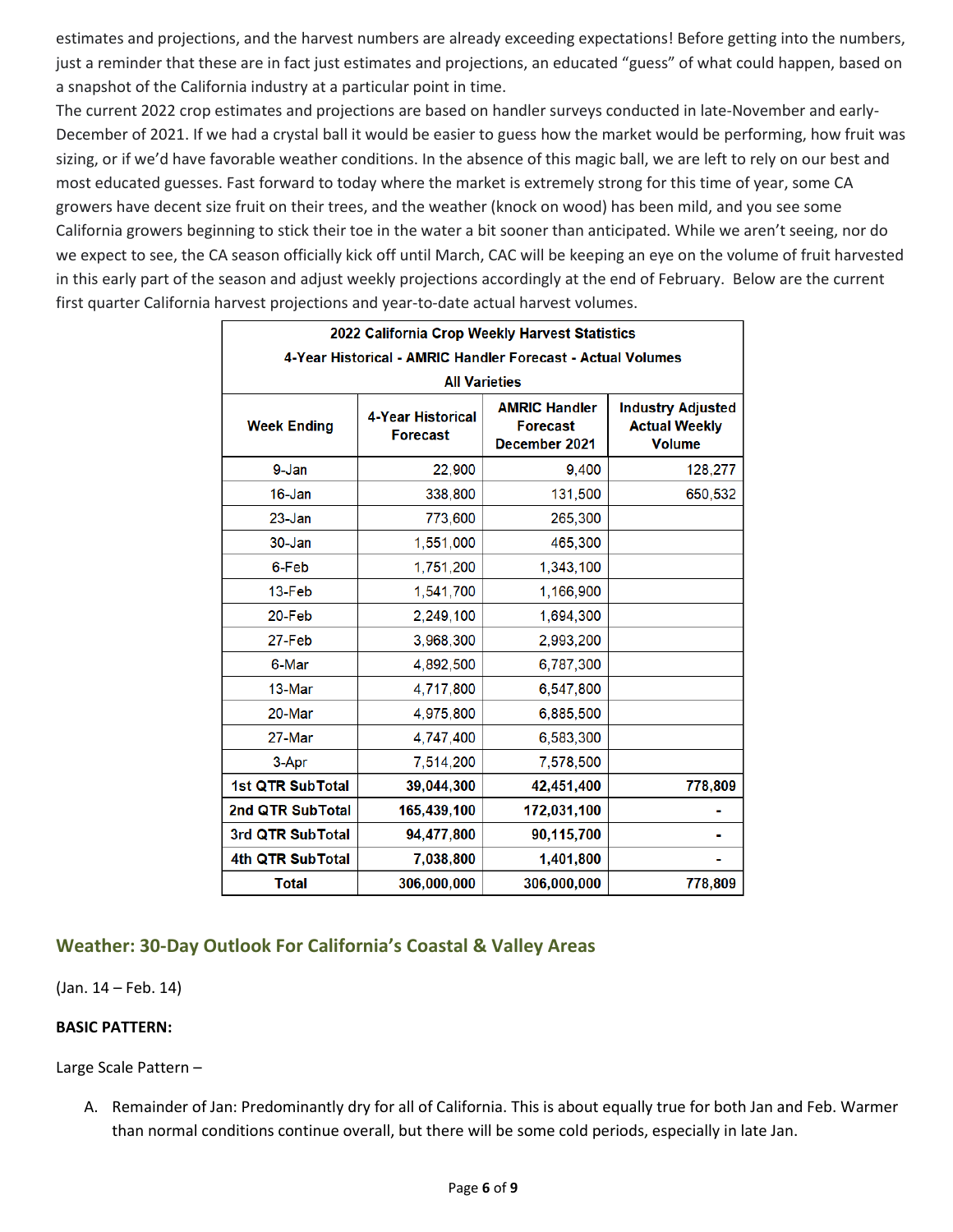- B. February: Freezes in SOCAL and Central Calif early in Feb, then we turn to warmer days midmonth after a period of blustery cold fronts. Frosts continue unusually frequent in agricultural valleys during Feb.
- C. March: Somewhat dry in most of California, but with a chance for near normal precipitation in far N California Humboldt Co north, and in the mountains (northern Sierras, and Siskiyou's). Above normal frost risk in NW California (Mendocino/Sonoma/Napa Co's and near or above normal frost risk S Sacramento Valley and Central California. March 2022 appears unusually dry in SOCAL.
- D. Despite abundant and widespread snowfalls in the Sierras (Dec, but much lower amounts in Jan), the water budget deficit continues problematic into March.
- E. Recurrent NW flow from an area of colder than normal sea surface will tend to support more frequent frost/freeze events than usual for Jan and Feb, including SOCAL citrus and avocado regions.

#### **FORECASTS FOR CALIFORNIA**

Precipitation Trend: The main dates of precipitation are:

Main rains and mountain snows occur Jan 23-28, 31, Feb 3, Feb 6-8.

N and Central California Precipitation Dates- Jan 23-26, 31, Feb 3, Feb 6-9.

#### **Forecast for Northern and Central California:**

NORCAL Rains: Jan 23-28, 31-Feb 1, Feb 3-4 and 6-8.

CENTRAL CALIF Rains: Jan 24-27, Feb 1, 4, and 8-9.

WARM SPELLS: Jan 14-16, 22-23, 29-30, and Feb 12-14.

COLD SPELLS: Jan 24-26, 31-Feb 1, 3-5, and 6-10.

FRONTS WITH RAINS: Jan 23, 31, Feb 3 and 6.

FROST AND FREEZE: Jan 14-17, 27-28, Feb 2, 5, and 10-13.

#### **Forecast for S California:**

SOCAL RAINS: Jan 23-26, Feb 3 and 8-10.

SOCAL WARM SPELLS:. Jan 14-21, 29-30, Feb 8 and 13-16.

SOCAL COOL OR COLD SPELLS: Jan 23-27, Feb 3-8 and 9-11.

Frosts may follow on:. Jan 27-29, Feb 6-7 and 11-13.

FRONTS WITH RAINS:. Jan 23, 25, Feb 4 and 8.

#### **Sierra Nevada:**

Dates of mountain rains and snows are: Jan 23-28, 31-Feb 1, 4, and 6-8.

----------

The listing of dates normally included for hot and cold spells, and precipitation are based on our CFSDaily and CFSDailyAI forecast products, and present expected trends in precipitation and temperature (CFSDailyAI) to 4km. Our system gives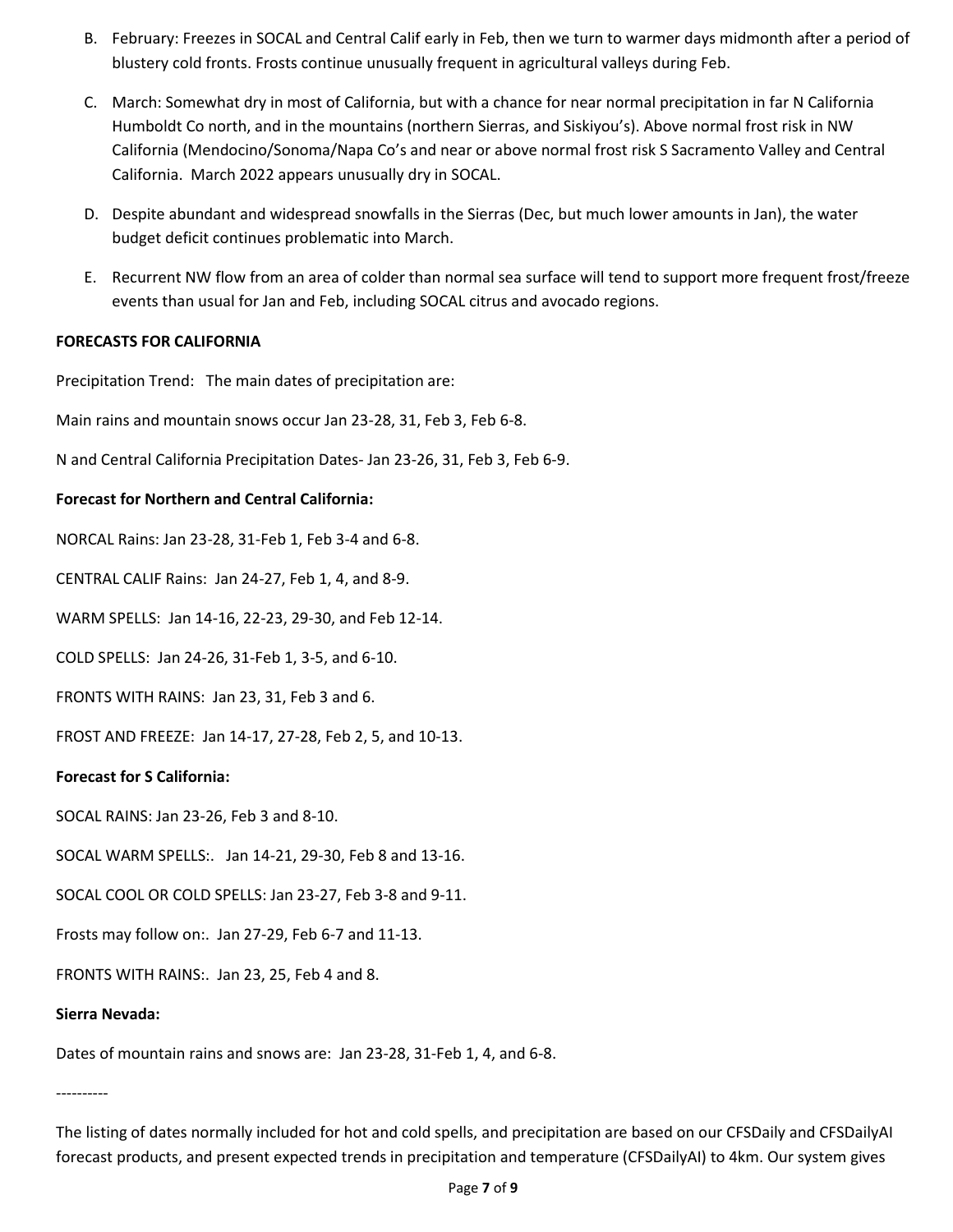some consideration of terrain and coastal influence. We consider the CFSv2 as one of the better ways to represent basic weather down in the sub-monthly time scale beyond the 15 day GFS or monthly maps from CFSv2 or NMME.

----------

#### **Southern California Deserts Outlook for Feb 1 – Mar 31, 2022:**

Highlights: The CFSv2 model shows a return to near or a little above normal temperatures for SOCAL in Feb, and warmer/drier than normal for Mar. Best chances for freezes in Feb and Mar are in the dry cool airmasses behind cold fronts, after dry downslope winds diminish or subside. The CFSv2 model is suggesting a trend towards warmer than normal days in Mar. If this occurs, then frosts may become less frequent than normal.

#### **Looking Ahead – Long Range Outlook**

Feb 15 – Apr 15, 2022 - N and Central California:

Summary – N and Central California: We list here the trends from the North American MultiModel Ensemble (NMME) with regard to an overall statement on the upcoming frost season.

NORCAL and Central California: Below normal temperatures for both Feb and Mar 2022. Slightly below normal temperatures for Apr 2022. NMME results for April 2022 show near normal rain in the Delta and Northern California, and near normal temperature for Apr.

From CFSv2 numerical guidance: We return to a period of windy frontal passages with sparse or small rains during 15-22 Feb but again some frosts overnights. This is followed by dry and warmer days during 18-25 Feb, with recurring frosts and freezes at nights in valleys. Possible frontal passages with rains late Feb through the first week or two of Mar. A shift to near normal rainfall and Sierra snow again is possible during this wetter period in the first half of Mar. We suggest, from this scenario, that risk of frost in the Delta is seasonable up through late Mar.

Feb 15 – Apr 15. 2022 – For SOCAL mountains westward to coast:

Summary - Results from NMME for SOCAL Feb-Apr: Warmer than

normal. Drier than normal Feb and Mar, but near normal rainfall for April (a month of usually meager rainfall).

From CFSv2 numerical guidance: Feb will have near or below normal nighttime lows for S California, San Luis Obispo Co and south, and continued cool with some frosts/freezes. There is support for a continuation in frost/freeze frequency through most of Feb a few dry cold fronts maintaining cold dry airmasses into SOCAL coastal valleys.. The frost risk in Feb, and again in early March includes counties of Ventura, interior Orange, Riverside, and interior San Diego as well. The southern deserts have decreased frost risk in latter Feb and Mar.

CFSv2 monthly guidance suggests some troughs coming south through the Sierra Nevada and Great Basin into SOCAL and Arizona at times during Feb and again in Mar. There is not much rain for California in this pattern, but opportunity exists for frost and freeze in the prime late winter-early spring food-crop areas of the southern deserts and western Arizona during non-windy periods. Again, the best chance of frost /freeze will be following dry cold frontal passages and after dry downslope winds subside. Cold inversions and subsequent freeze events develop more readily when winds are light and the air mass aloft is cool and dry.

In summary, after the robust storms during Dec, and a possible up-tick of rains in early to mid March, and possibly in April, it appears that we are more likely to have a drier than normal ending to the rainy season, comprising Feb, Mar, and Apr.

[\(Terms and Definitions Used In This Weather Outlook\)](https://www.californiaavocadogrowers.com/node/17484)